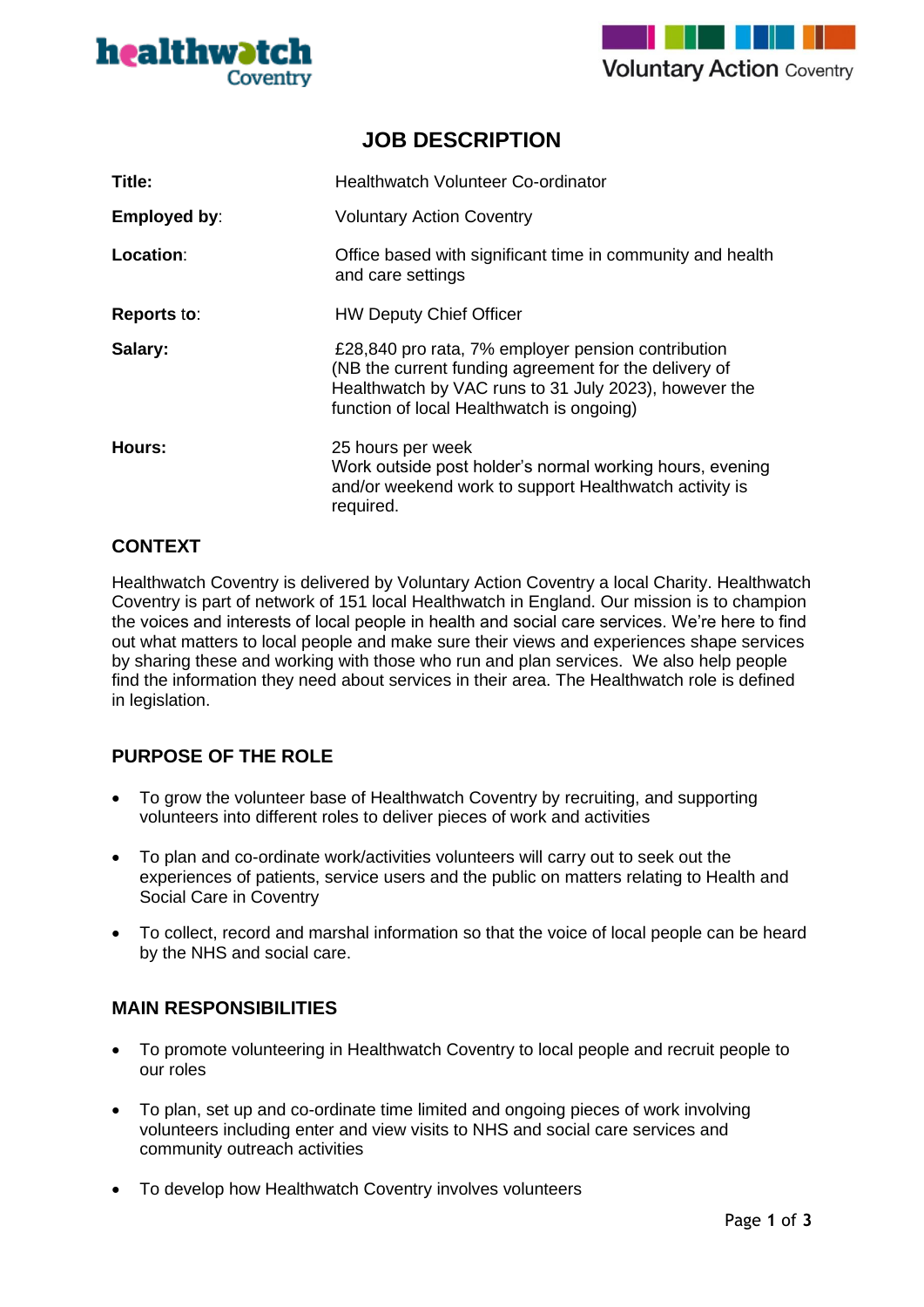- To assess individual's skills and support needs to aid the development of volunteers' knowledge, competence, and skills
- To provide one-to-one and group supervision for volunteers and undertake problem solving as necessary
- To run volunteer training with the Healthwatch Engagement Lead in line with Healthwatch policy and practice (this will be training for new volunteers, and any new training required over time)
- To maintain volunteer records and work with Healthwatch Support Officer on DBS checks and other team members as part of the agreed process
- To co-ordinate volunteer activity e.g. rotas, meetings, volunteer write ups of information gathered and debrief on activities
- To record information gathered from local people, and keep records of activities in line with agreed Healthwatch recording systems/procedures and produce reports as needed
- To maintain an understanding of topics related to volunteering roles, such as safeguarding; dementia awareness and adopt good practice guidance on involving volunteers etc
- To build relationships within NHS and care services and across other organisations to facilitate our work
- To develop and maintain an understanding of local health and social care services

### **OTHER DUTIES**

- To provide cover for the Healthwatch information helpline as required responding to individual questions relating to health and social care from the public
- To support Healthwatch outreach work and communications and promotion work as required

#### **GENERAL DUTIES**

- To be flexible and provide cover for other team members as required and carry out associated duties that may arise
- Abide by organisational policy, codes of conduct and practices
- Maintain a thorough working knowledge of Healthwatch data protection and safeguarding processes
- Keep up to date with Healthwatch England information and guidance
- To enact the values of Healthwatch and Voluntary Action Coventry
- To take responsibility for personal learning and development